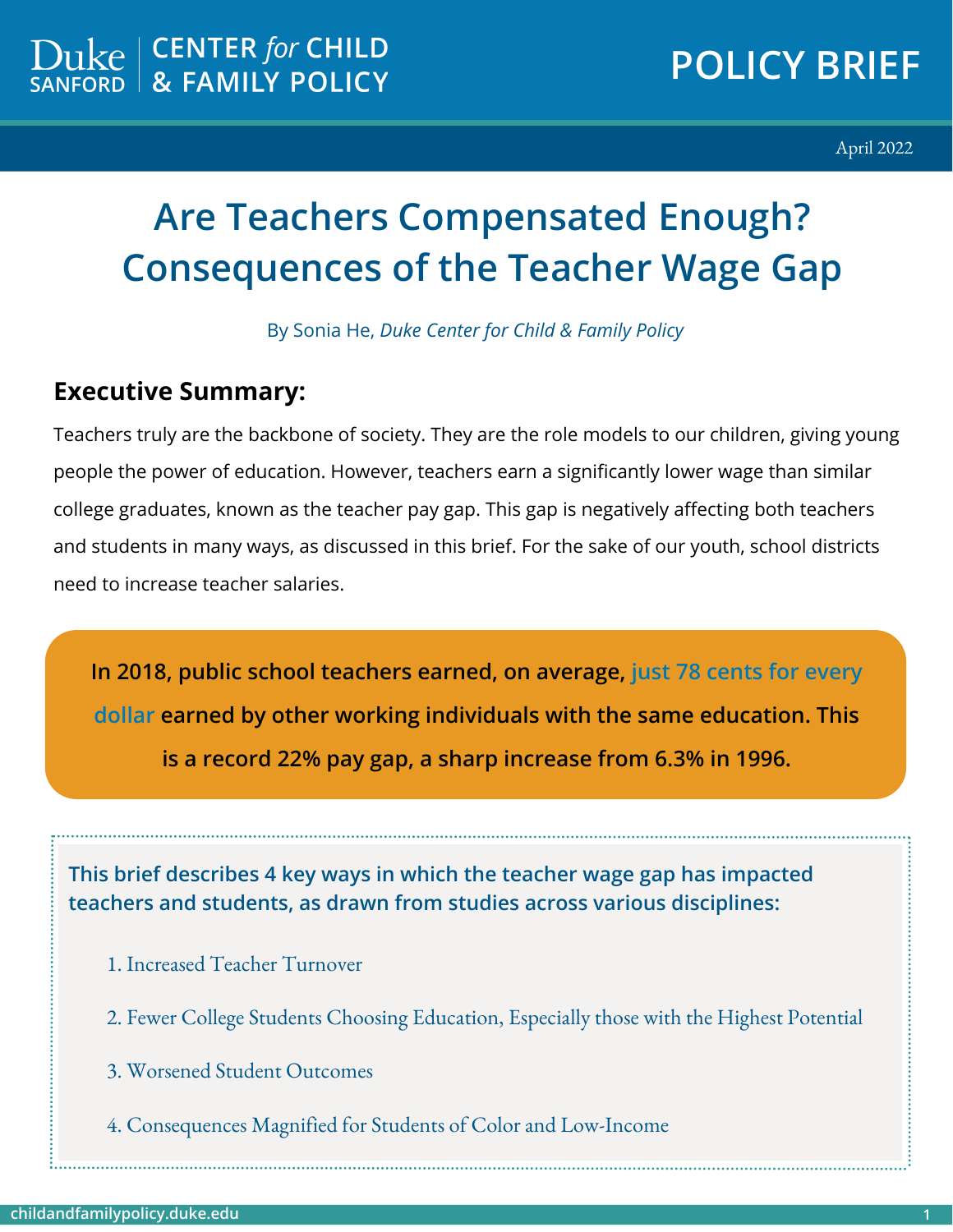## **1. Increased Teacher Turnover**

**Teacher turnover** is the rate at which teachers exit schools by the end of a school year, either moving to other schools or leaving education entirely. High teacher turnover rates contribute to the shortage of teachers in public schools, a problem that has intensified over time. A large contributing factor to this shortage of teachers and high rates of turnover in schools is, not surprisingly, teacher compensation.

A study conducted on new Michigan public elementary and high school teachers correlating the teachers' salaries with the number of years they stayed in teaching found that a salary decrease of \$8,500 was associated with four fewer years of remaining in teaching for new teachers.



In other words, current salaries, which are low compared to other jobs that require the same training, may be pushing teachers out of schools. Teacher turnover harms student achievement, disrupts school climates, and is expensive for districts. For students, when a teacher leaves, the continuity of a student's learning experience is disrupted. For schools, teacher turnover disrupts school stability and relationships among faculty. For districts, high turnover rates create extra costs for schools to hire and onboard new teachers — up to \$20,000 or more for every teacher who leaves.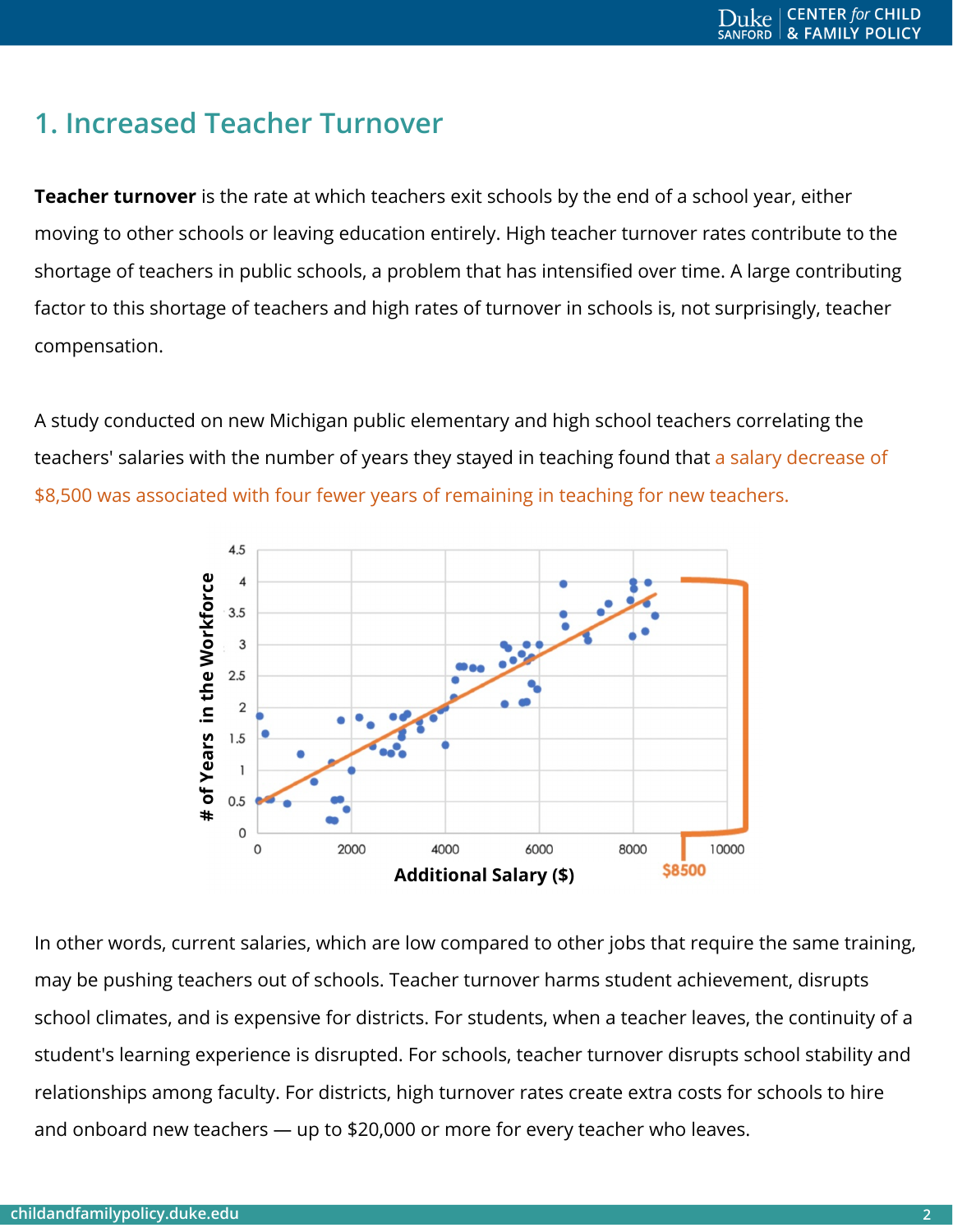# **2. Fewer College Students Choosing Education, Especially those with the Highest Potential**

Another consequence of low teacher pay is the inability to attract students into the teaching profession, especially "high-quality" individuals. The number of college students who are interested in becoming educators continues to drop dramatically.

In 2015, the percentage of college freshman who intended to major in education was only 4.2%, the lowest in over 45 years. From 1971 to 2000, the percentage stayed around 10-11 %. In 2005 it was 9.9 %, and over the past 10 years, the percentage has consistently declined.



#### **Where are the Education Majors?**

Percent of incoming college freshman likely to select education as chosen field of study

In addition, from 2010 to 2014, the number of ACT-tested high school graduates interested in education majors or professions decreased by more than 16%, while the number of all graduates who took the ACT increased by nearly 18%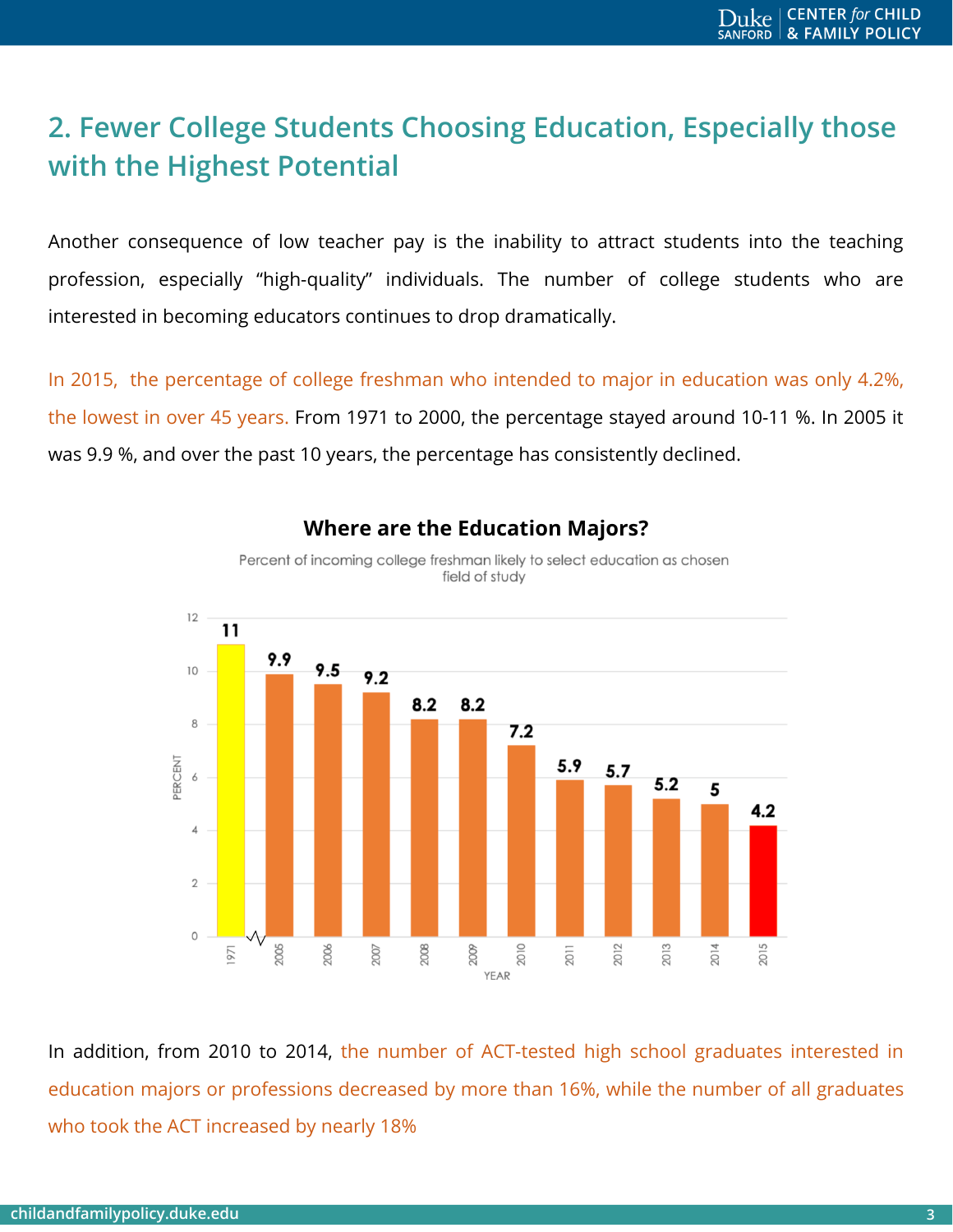## **2. Worsened Student Outcomes**

Students perform better where teachers are paid better. One study analyzed the link between teacher wages and two measures of student outcomes: high school dropout and college enrollment rates. They found that raising the teacher wages by 50% reduced high-school dropout rates by more than 15% and increased college enrollment rates by approximately 8%.

Another study found that from 2015 to 2016, 4th and 8th grade students' math and english test scores were higher in districts that offer a higher base salary to teachers, compared to students' scores in districts with a lower teacher base salary. A 10% increase in base teacher salary was significantly associated with an increase of about 0.2 points in test scores in both subjects. The association between teacher salaries and performance is stronger in higher grade-levels than in lower grade-levels, judging based on the steepness of the slopes of the fitted lines.





#### **Math English**

These results can also be interpreted in the *opposite direction* - lower teacher pay leads to increased high school dropout rates, decreased college enrollment rates, and decreased test scores. Districts that provide higher teacher compensation are better able to attract highquality teachers and retain them in schools. In addition, teachers' morale and enthusiasm are more likely to be higher when they are paid more. Students are performing worse where teachers are paid worse.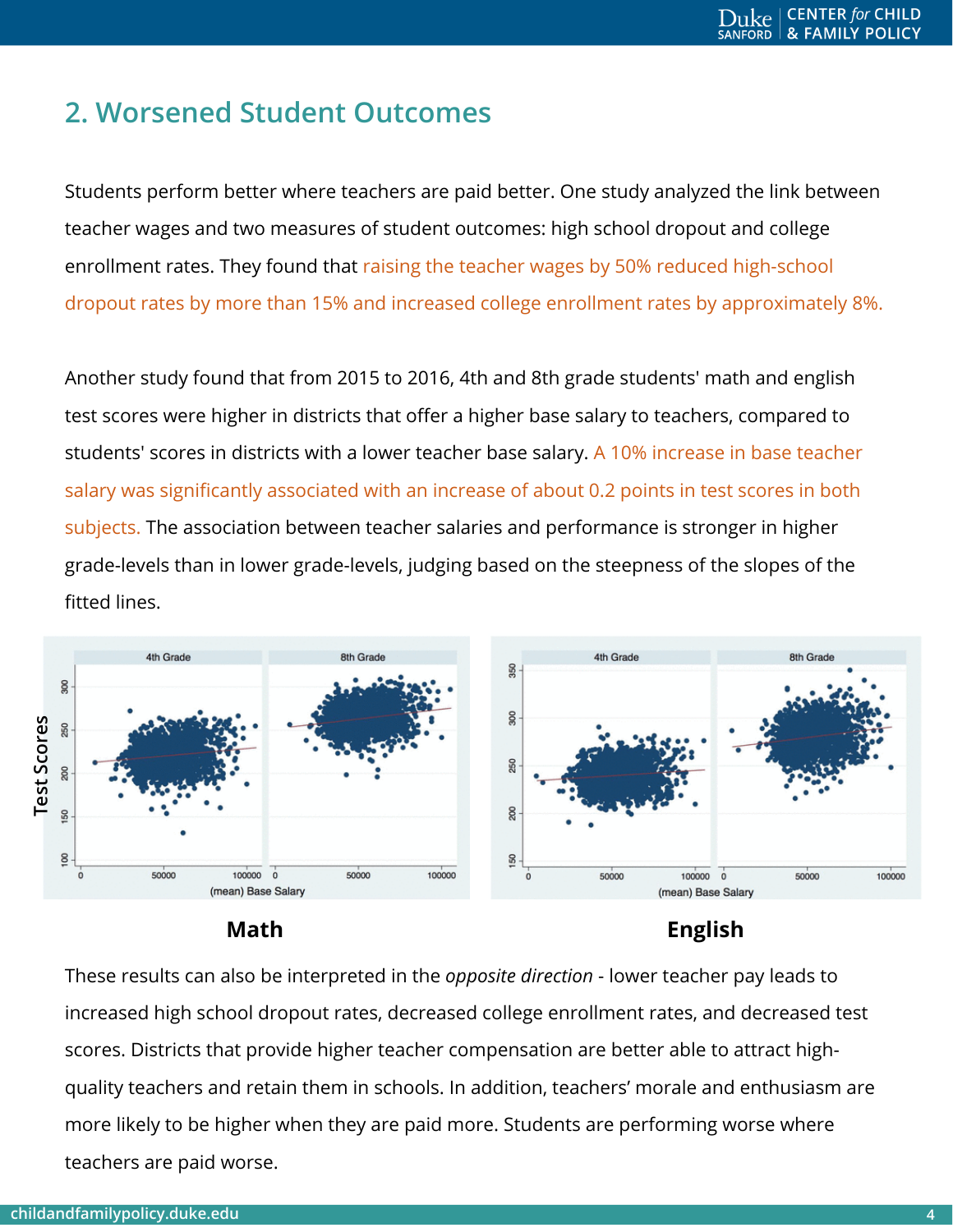### **4. Consequences Magnified for Students of Color and Low-Income**

The aforementioned consequences of the teacher wage gap, including increased teacher turnover and worsened student outcomes, are magnified for students of color and lower socio-economic status.

- In 2016, turnover rates were 50% higher for Title I schools and 70% higher for schools with the most students of color.
- High-poverty schools serve a greater proportion of low-income students and students of color. In the 2015-2016 school year, teachers in high-poverty schools made approximately \$5,600 less than teachers in low-poverty schools - nearly a 10% difference!



Base salaries for teachers in high- and low-poverty schools and gap between these salaries

High-quality teachers are dissuaded from choosing to teach in a high-poverty school over a lowpoverty school, but students in disadvantaged schools may need and benefit the most from highquality teachers. These findings have important implications — because the consequences of low teacher pay are unequal, any reforms to teacher salary must first target low-income schools.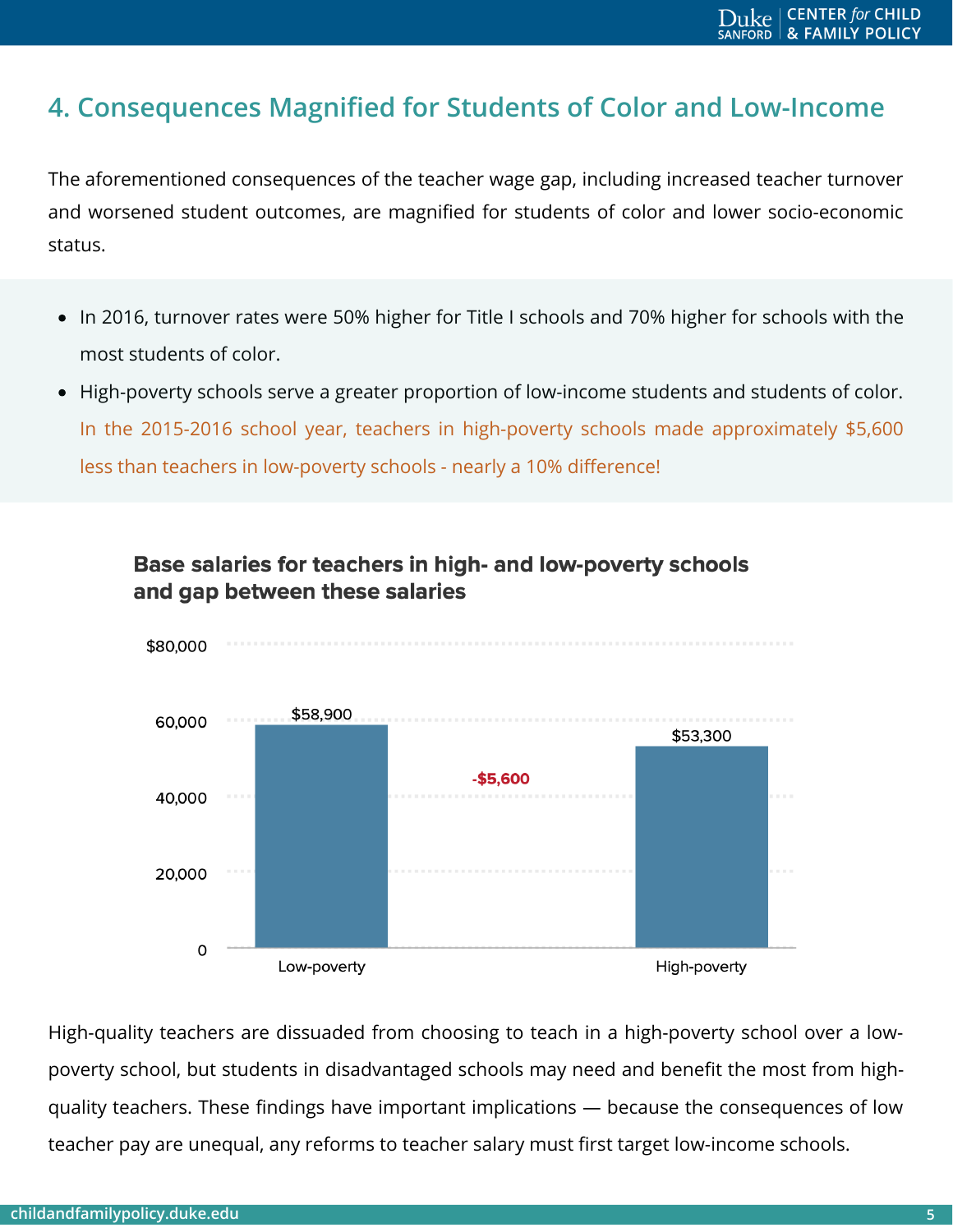# **Conclusion**

**The teacher wage gap is real, large, and growing.** The teacher wage gap has led to detrimental impacts on both students and educators. First, college students, especially high-achieving ones, are averted from entering teaching in the first place. Next, once they enter teaching, many new teachers decide against remaining in teaching because they could earn greater salaries in a nonteaching career. The data show that the shortage of high-quality teachers in schools have had a negative impact on student achievement. Finally, all of these consequences are exacerbated in high-poverty schools, where the teacher wage gap is even greater.

## **Recommendations**

The pressing issue is: how do we attract and retain high-quality teachers *in high-poverty schools with a high proportion of minority and low-income students*?

In order to equalize the distribution of high-quality teachers to students, policies must provide extra support and funding to high-poverty schools and teachers (Garcia & Weiss, 2019a). This suggests that a state policy of salary differentials may be effective. Between 2001 to 2004, the North Carolina Bonus Program awarded an annual bonus of \$1,800 to eligible teachers in eligible schools in the state of North Carolina. The teachers had to be certified in math, science or special education, and the schools had to be high-poverty or low-performing, creating a within-district and within-school salary differential. After four years, this program lowered the percentage of teachers who left their schools by 25-30%, proving to be effective at keeping credentialed and experienced teachers at high-poverty schools.



**Teacher Turnover Rates**

If the primary goal of schools is to foster learning, growth, and development in students, then **we must increase teacher pay**, focusing on supporting credentialed teachers in high-poverty schools first.